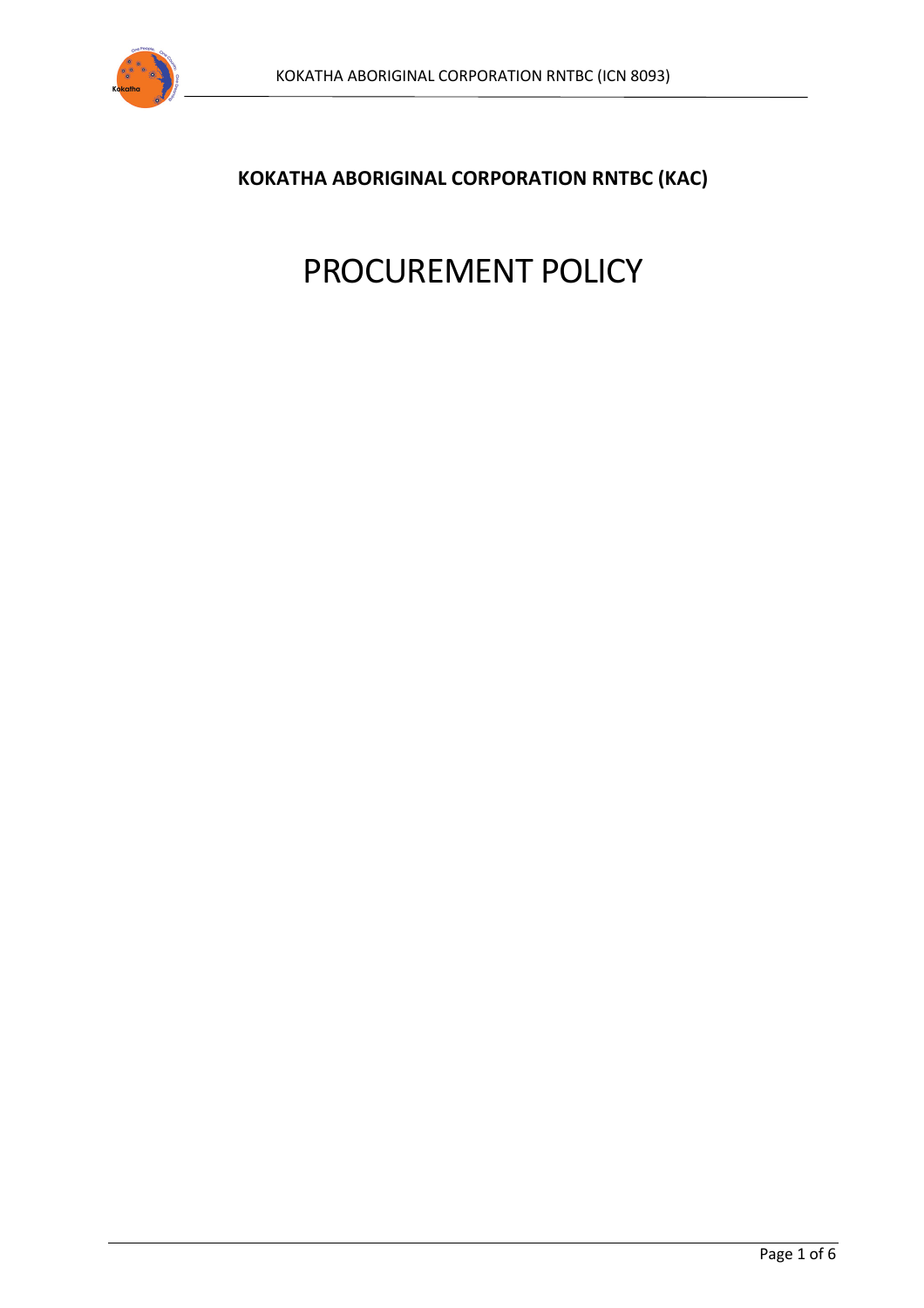## **References**

- A. Kokatha Rule Book of 8 October 2020
- B. Kokatha Financial Delegations

#### **Purpose**

The Kokatha Procurement Policy sets the rules and processes for the purchase or lease of goods and services by the corporation and its subsidiaries. This policy should be read in conjunction with Financial Delegations which are summarised in Annex A.

## **Application**

This policy applies to all employees of the Kokatha Aboriginal Corporation (KAC) and its subsidiaries. The policy applies to following methods for the purchase of goods and services:

Minor Procurement (Capital and non-Capital):

Credit Card, or

Purchase Order.

Major Procurement (non-capital):

Purchase Order, or

Contract.

Major Capital (\$100,000 and above):

Contract.

The requirement to obtain quotations outlined in this policy does not apply to the purchase of day to day consumable low value items, or to the repair and maintenance of KAC vehicles, plant and equipment when deployed on contract or operations. In these circumstances the procurement delegate is expected to exercise judgement to ensure value for money is obtained for all procurement.

#### **Rationale**

Rule 3 of the Kokatha Rule Book sets out the objectives of the Corporation. In order to meet those objectives, the Board of Directors allocates a budget to the Administrative Arm of the Corporation to procure a range of goods and services. This policy establishes the rules under which those goods and services may be procured. The relevant sections of the Kokatha Rule Book are:

*Rule 3.1 (g) to do all such things which may be incidental or necessary to attain the above objectives, including but not limited to, undertaking commercial activities.*

*Rule 3.2 (j) to perform any other functions to the benefit or advancement of Kokatha people and without limiting the generality thereof for the promotion of:* 

- *i. the teaching and protection of Kokatha culture, language and heritage;*
- *ii. and health, education, employment, training and economic opportunities for Kokatha people.*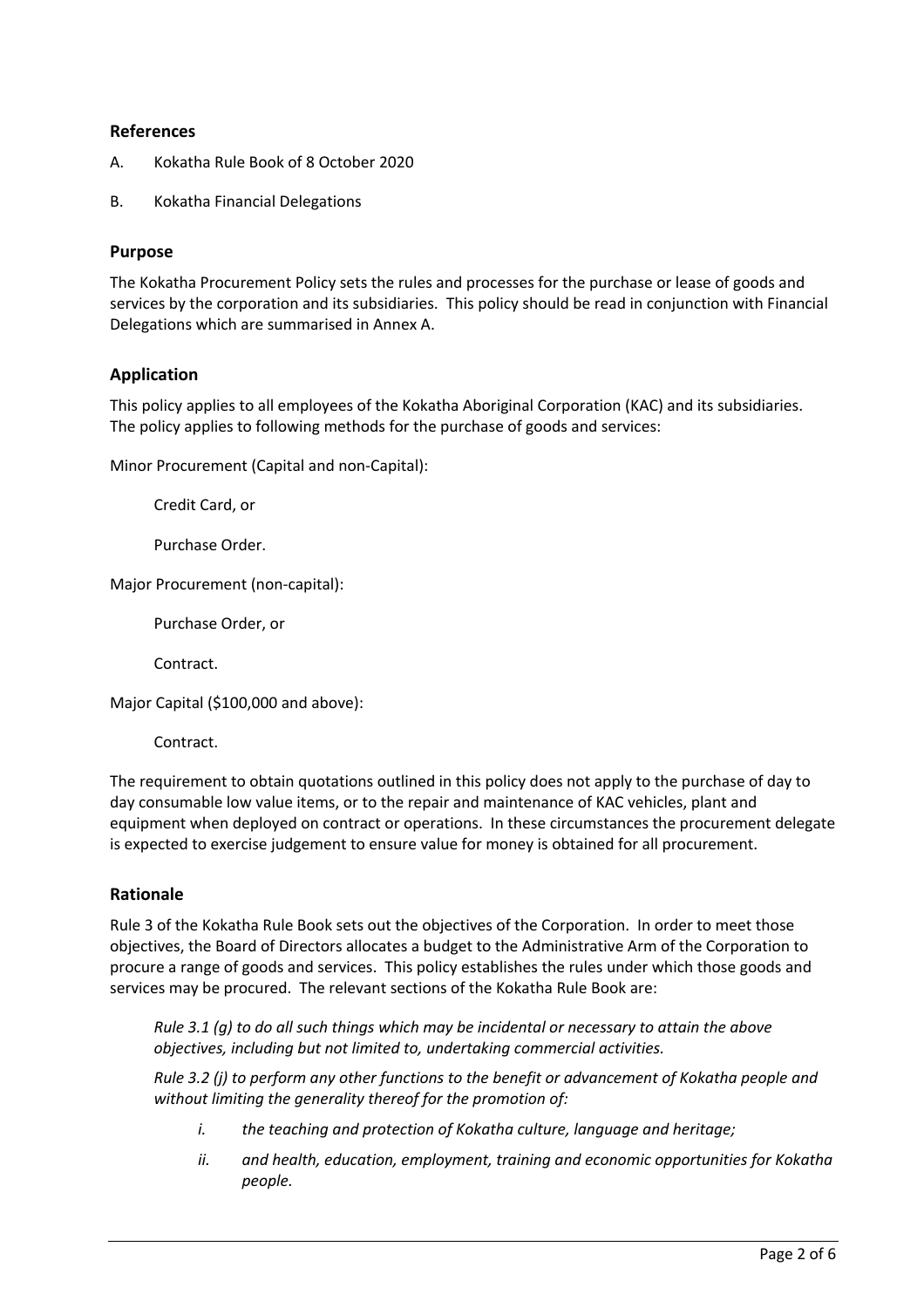# **Definitions**

| <b>Asset Register</b>     | A register maintained by Corporate Services showing details of the<br>purchase, location, custodianship, current value, depreciation and expected<br>end of life of Capital Items.                                                                                                                                                                                                            |
|---------------------------|-----------------------------------------------------------------------------------------------------------------------------------------------------------------------------------------------------------------------------------------------------------------------------------------------------------------------------------------------------------------------------------------------|
| Capital Item              | Tangible assets used by the Corporation to produce goods or services.<br>Capital items generally have a life span of one or more years.                                                                                                                                                                                                                                                       |
| Commitment                | A decision to purchase a good or service which once made financially<br>commits the Corporation to expend funds.                                                                                                                                                                                                                                                                              |
| Delegation                | A formal and limited authority given to an employee of the Corporation by<br>the Chief Executive Officer to make a commitment to purchase a good or<br>service.                                                                                                                                                                                                                               |
| <b>Funds Availability</b> | A mandatory check made by a financial delegate at the start of a<br>procurement process to verify that there are sufficient funds remaining<br>within the current budget to meet the cost of the procurement.                                                                                                                                                                                 |
| Low Value Item            | An item costing up to \$500 inclusive of GST.                                                                                                                                                                                                                                                                                                                                                 |
| Major Procurement         | Purchase of an item with a total cost, inclusive of GST, exceeding \$5,000.                                                                                                                                                                                                                                                                                                                   |
| <b>Minor Procurement</b>  | Purchase of an item with a total cost, inclusive of GST, not exceeding \$5,000.                                                                                                                                                                                                                                                                                                               |
| <b>Preferred Supplier</b> | Procurement from a supplier, who is not a sole supplier, but who has been<br>identified through market testing as being a value for money supplier of the<br>product.                                                                                                                                                                                                                         |
| Proper Purpose            | An action undertaken in the best interest of the Corporation which does not<br>secure a private gain or advantage to any individual.                                                                                                                                                                                                                                                          |
| Quotation                 | A guarantee or best available estimate of the cost of a good or service<br>obtained from a supplier prior to making a commitment.                                                                                                                                                                                                                                                             |
| Sole Source               | Procurement from a supplier who has been identified through an initial<br>market test as being the only supplier of the product. Usually these are<br>unique products that cannot be procured other than from the supplier or<br>manufacturer.                                                                                                                                                |
| Tender                    | Part of the major procurement process through which the market is tested<br>to obtain an offer to supply good or services. Tenders may be OPEN (a<br>market test through an openly advertised invitation to respond) or<br>RESTRICTED (a market test to a limited number of identified suppliers<br>specifically invited to respond).                                                         |
| Value for Money<br>(VFM)  | A measure of quality that assesses the monetary cost of the product or<br>service against the quality and/or benefits of that product or service, taking<br>into account factors such as operational requirements, fitness for purpose,<br>community benefit, indigenous investment, along with whole-of-life costs<br>such as installation, training, maintenance and disposal, and wastage. |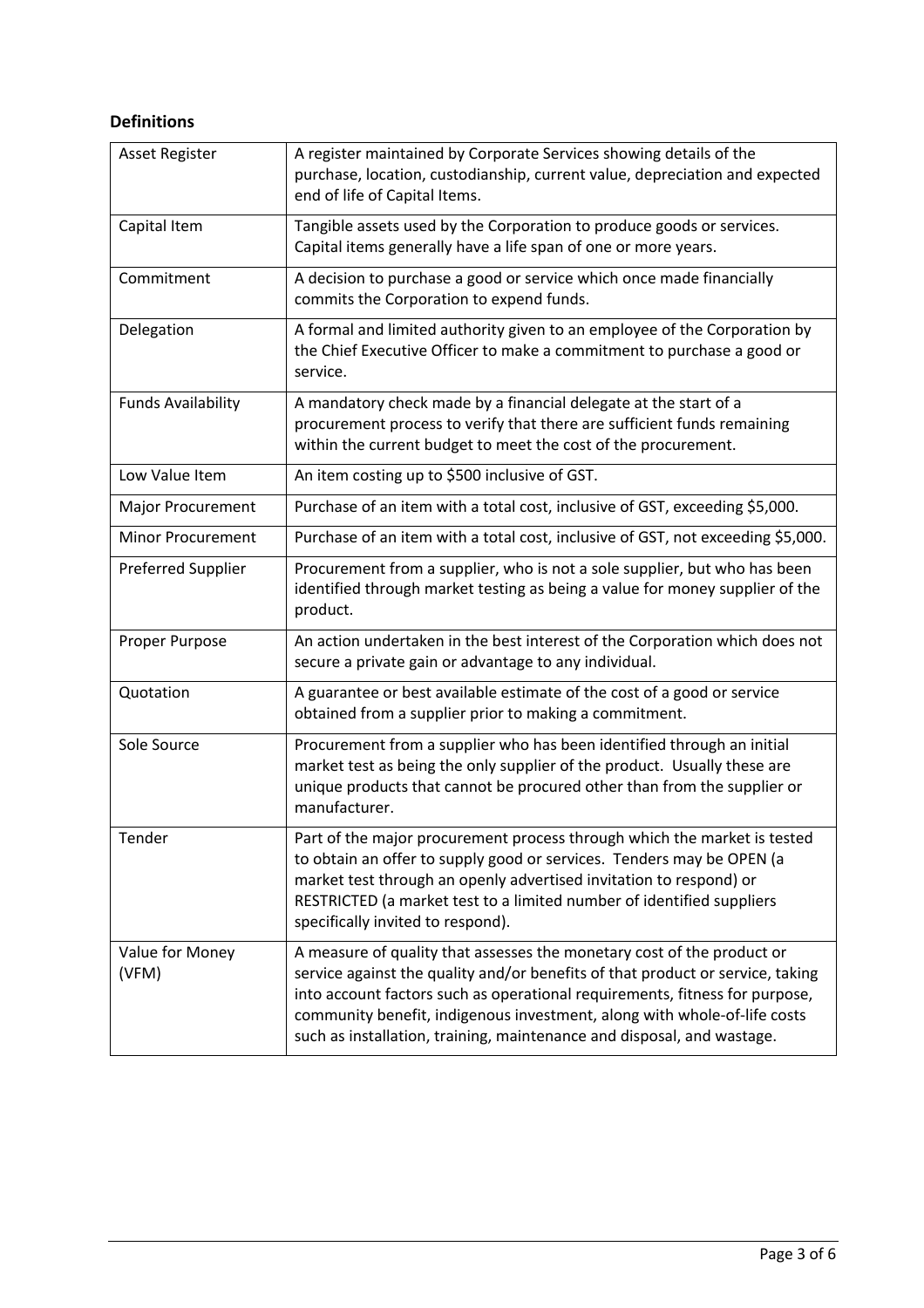## **Implementation**

This policy takes effect from the latest date shown in the authorisation table on page one.

#### **Policy**

- 1. Purchases of goods and services are to be for proper purpose.
- 2. Purchases of goods and services must demonstrate the principle of value for money (VFM).
- 3. The opportunity to demonstrate VFM when sourcing goods and services is to be given in priority to:
	- a. a Kokatha owned and operated business;
	- b. an Indigenous business listed with Supply Nation;
	- c. an Indigenous owned and operated business; and
	- d. other businesses.
- 4. Purchase of goods or services are not to be initiated prior to ensuring funds availability.
- 5. A commitment to purchase goods and services can only be made by KAC employees holding an appropriate financial delegation.
- 6. Sole source procurement is only to be used when no other option is available. A written quotation or restricted tender must be obtained when making a sole source procurement.
- 7. Preferred supplier procurement is only to be used when the procurement delegate is satisfied that further market testing will not yield better value for money.
- 8. Quotations are to be obtained (wherever possible) to support purchasing decisions as follows:
	- a. Under \$500 nil, a desktop (or similar) price comparison from at least two suppliers should be undertaken to demonstrate value for money.
	- b. Under \$5,000 quotations (verbal or written) are to be obtained from three suppliers.
	- c. Under \$20,000 a minimum of three written quotations are required.
	- d. Under \$50,000 a minimum of three written quotations responding to a written statement of requirement.
	- e. Over \$50,000 by tender.

When it is not practicable to obtain multiple quotes, the purchasing delegate is to provide evidence that reasonable effort has been made to comply with this requirement.

9. A Corporate Credit Card may be provided to KAC employees when this is deemed to be necessary to ensure operational efficiency and performance. The KAC Corporate Services Manager is the approving delegate for the issue of Corporate Credit Cards and for setting the financial limit on those cards (up to \$20,000). The CEO is the delegate for card limits greater than \$20,000.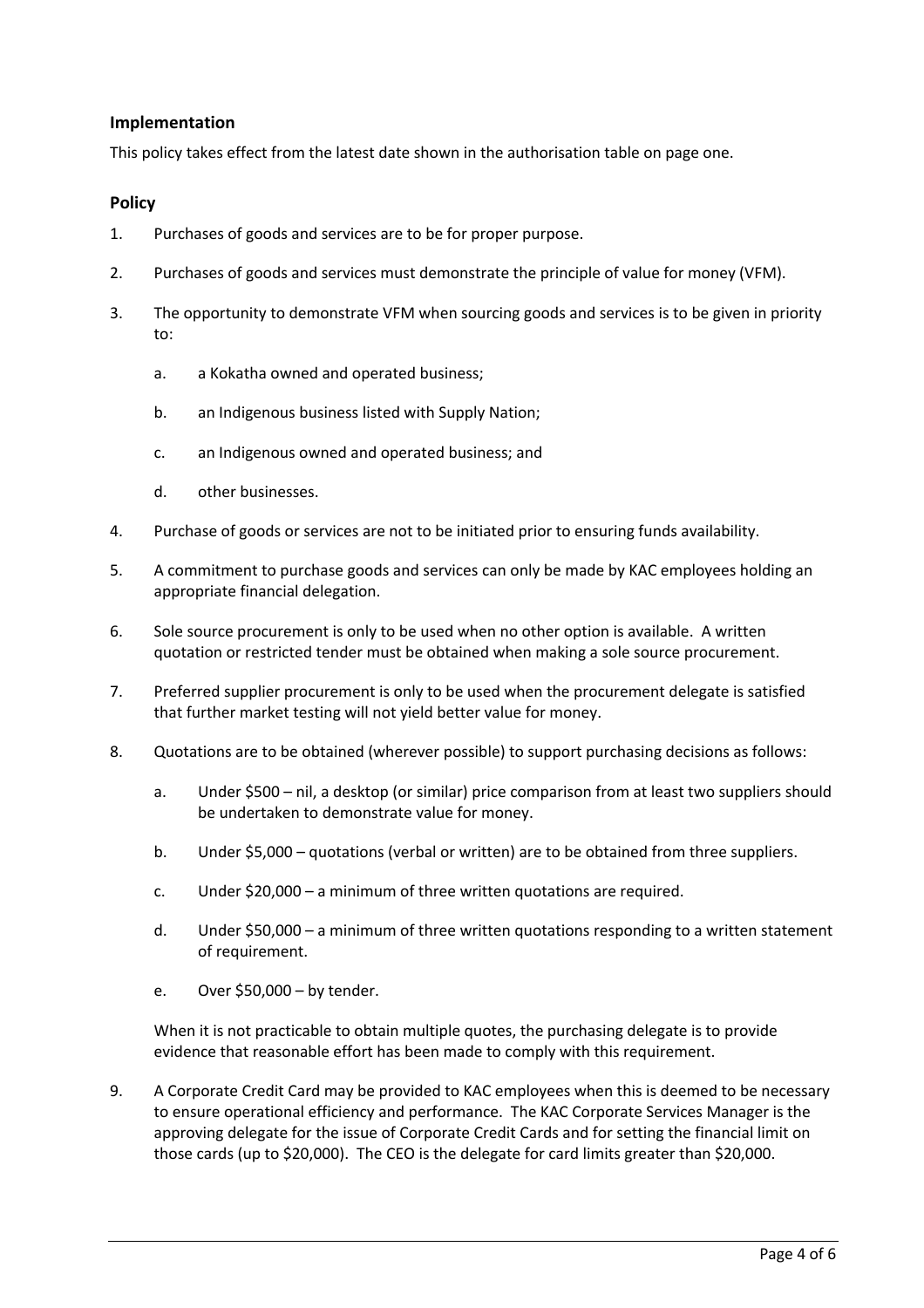- 10. The preferred method for the purchase of low value items is by Corporate Credit Card.
- 11. Corporate Credit Cards may be used for any Minor Procurement.
- 12. Purchase Orders are to be raised for all items of procurement (other than Petty Cash or Credit Card). Purchase Orders are to be raised following acceptance of a quotation and before the commitment to purchase.
- 13. The decision to procure a Capital Item must consider the option to purchase or lease. A through life costing is to be prepared for each item capital procurement.
- 14. Capital Items are to be procured or leased in accordance with a Capital Expenditure Programme.
- 15. The Capital Expenditure Programme is a five-year rolling programme and is issued as an attachment to the annual budget. The programme is to be updated in May each year.
- 16. Asset Disposal may be undertaking by the following means:
	- a. Item of no residual value considered beyond economic repair disposal using council facilities, sale for scrap value or other environmentally appropriate means. Depreciated asset value to be written off. Disposal costs to be recorded as a "Sundry Expense (61340)".
	- b. Item with residual value in working condition or within economic repair:
		- i. sale through public notice (tender),
		- ii. dealer trade-in for replacement (like for like) equipment,
		- iii. sale for scrap value (only when methods 15.b.i and ii are not successful), or
		- iv. return to lessor.

Depreciated asset value to be written off and the proceeds from the sale recorded as "Proceeds of Sale of Assets (42000)"

## **Exemption**

The Chief Executive Officer has the power to issue an exemption to the procurement policy on the grounds of health and safety or urgent operational necessity. The exemption can only be exercised if it is within the CEO's delegation. The exercise of the CEO's exemption is to be notified to the Kokatha Board of Directors at their next meeting.

#### **Tenure and Review**

This policy remains in effect until amended or terminated by direction of the Kokatha Board of Directors. The policy is to be reviewed annually by the Chief Executive Officer (or delegate) and an update presented to the Kokatha Board of Directors when required.

#### **Annex**

A. Financial Delegations